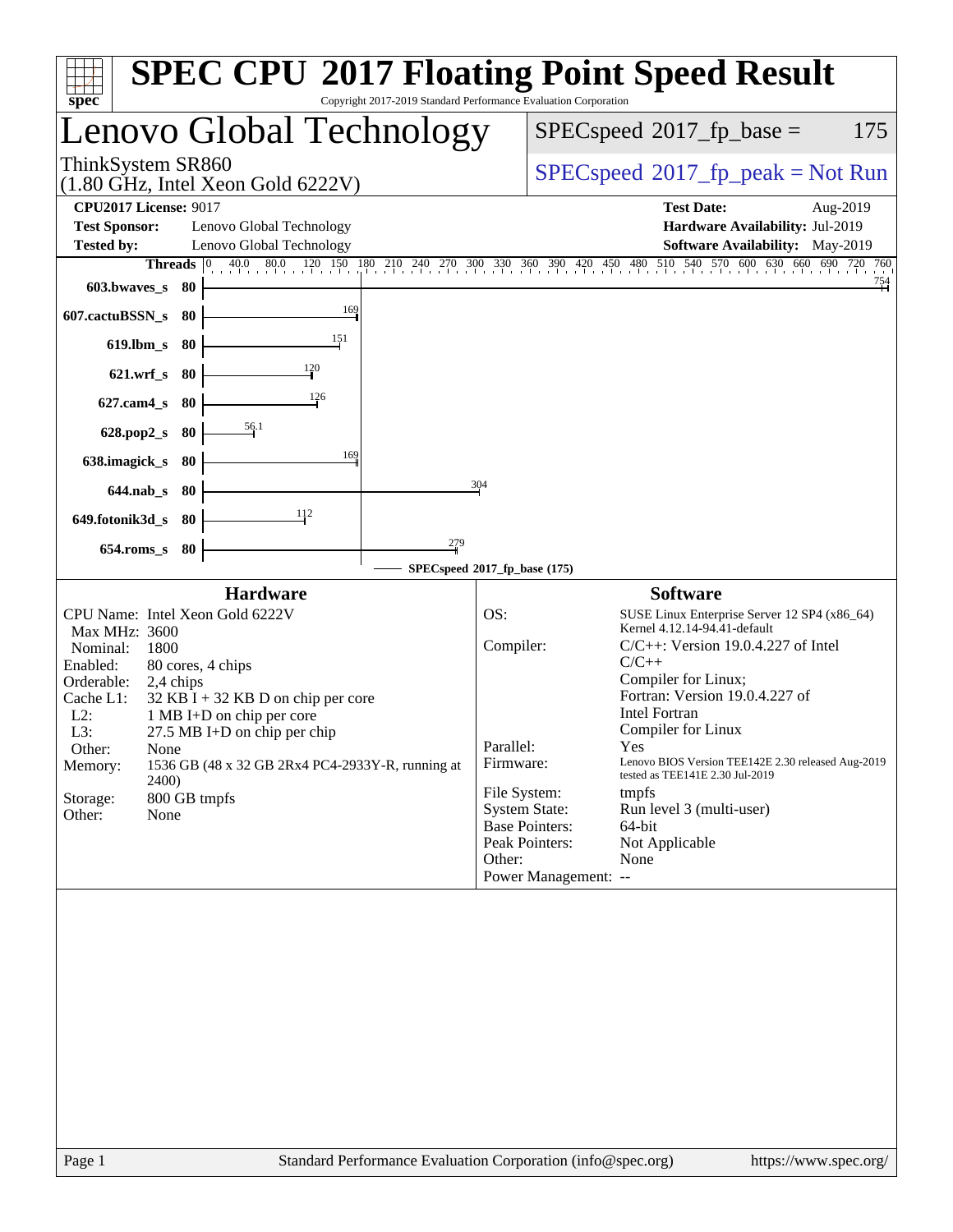

### **[SPEC CPU](http://www.spec.org/auto/cpu2017/Docs/result-fields.html#SPECCPU2017FloatingPointSpeedResult)[2017 Floating Point Speed Result](http://www.spec.org/auto/cpu2017/Docs/result-fields.html#SPECCPU2017FloatingPointSpeedResult)** Copyright 2017-2019 Standard Performance Evaluation Corporation

## Lenovo Global Technology

(1.80 GHz, Intel Xeon Gold 6222V) ThinkSystem SR860<br>(1.80 GHz, Intel Year Gold 6222V) [SPECspeed](http://www.spec.org/auto/cpu2017/Docs/result-fields.html#SPECspeed2017fppeak)®[2017\\_fp\\_peak = N](http://www.spec.org/auto/cpu2017/Docs/result-fields.html#SPECspeed2017fppeak)ot Run

 $SPECspeed^{\circledcirc}2017_fp\_base = 175$  $SPECspeed^{\circledcirc}2017_fp\_base = 175$ 

**[Tested by:](http://www.spec.org/auto/cpu2017/Docs/result-fields.html#Testedby)** Lenovo Global Technology **[Software Availability:](http://www.spec.org/auto/cpu2017/Docs/result-fields.html#SoftwareAvailability)** May-2019

**[CPU2017 License:](http://www.spec.org/auto/cpu2017/Docs/result-fields.html#CPU2017License)** 9017 **[Test Date:](http://www.spec.org/auto/cpu2017/Docs/result-fields.html#TestDate)** Aug-2019 **[Test Sponsor:](http://www.spec.org/auto/cpu2017/Docs/result-fields.html#TestSponsor)** Lenovo Global Technology **[Hardware Availability:](http://www.spec.org/auto/cpu2017/Docs/result-fields.html#HardwareAvailability)** Jul-2019

### **[Results Table](http://www.spec.org/auto/cpu2017/Docs/result-fields.html#ResultsTable)**

|                                    | <b>Base</b>    |                |            |                |            | <b>Peak</b>    |            |                |                |              |                |              |                |              |
|------------------------------------|----------------|----------------|------------|----------------|------------|----------------|------------|----------------|----------------|--------------|----------------|--------------|----------------|--------------|
| <b>Benchmark</b>                   | <b>Threads</b> | <b>Seconds</b> | Ratio      | <b>Seconds</b> | Ratio      | <b>Seconds</b> | Ratio      | <b>Threads</b> | <b>Seconds</b> | <b>Ratio</b> | <b>Seconds</b> | <b>Ratio</b> | <b>Seconds</b> | <b>Ratio</b> |
| 603.bwayes s                       | 80             | 78.1           | 755        | 78.9           | 747        | 78.2           | 754        |                |                |              |                |              |                |              |
| 607.cactuBSSN s                    | 80             | 98.0           | 170        | 98.8           | 169        | 98.4           | 169        |                |                |              |                |              |                |              |
| $619.$ lbm_s                       | 80             | 34.8           | <u>151</u> | 34.8           | 151        | 34.8           | 151        |                |                |              |                |              |                |              |
| $621$ .wrf s                       | 80             | 110            | 120        | 112            | 118        | 110            | 121        |                |                |              |                |              |                |              |
| $627.cam4_s$                       | 80             | 70.2           | 126        | 70.8           | 125        | 70.2           | <u>126</u> |                |                |              |                |              |                |              |
| $628.pop2_s$                       | 80             | 215            | 55.1       | 212            | 56.1       | 211            | 56.3       |                |                |              |                |              |                |              |
| 638.imagick_s                      | 80             | 85.4           | 169        | 85.8           | 168        | 84.5           | 171        |                |                |              |                |              |                |              |
| $644$ .nab s                       | 80             | 57.3           | 305        | 57.4           | 304        | 57.5           | 304        |                |                |              |                |              |                |              |
| 649.fotonik3d s                    | 80             | 81.5           | 112        | 81.5           | <u>112</u> | 81.1           | 112        |                |                |              |                |              |                |              |
| $654$ .roms s                      | 80             | 56.3           | 279        | 56.6           | 278        | 56.2           | 280        |                |                |              |                |              |                |              |
| $SPECspeed*2017_fp\_base =$<br>175 |                |                |            |                |            |                |            |                |                |              |                |              |                |              |
| $SPECspeed*2017_fp\_peak =$        | <b>Not Run</b> |                |            |                |            |                |            |                |                |              |                |              |                |              |

Results appear in the [order in which they were run.](http://www.spec.org/auto/cpu2017/Docs/result-fields.html#RunOrder) Bold underlined text [indicates a median measurement](http://www.spec.org/auto/cpu2017/Docs/result-fields.html#Median).

### **[Operating System Notes](http://www.spec.org/auto/cpu2017/Docs/result-fields.html#OperatingSystemNotes)**

```
 Stack size set to unlimited using "ulimit -s unlimited"
Tmpfs filesystem can be set with:
mount -t tmpfs -o size=800g tmpfs /home
Process tuning setting:
 echo 50000 > /proc/sys/kernel/sched_cfs_bandwidth_slice_us
 echo 240000000 > /proc/sys/kernel/sched_latency_ns
 echo 5000000 > /proc/sys/kernel/sched_migration_cost_ns
 echo 100000000 > /proc/sys/kernel/sched_min_granularity_ns
 echo 150000000 > /proc/sys/kernel/sched_wakeup_granularity_ns
```
### **[General Notes](http://www.spec.org/auto/cpu2017/Docs/result-fields.html#GeneralNotes)**

Environment variables set by runcpu before the start of the run: KMP\_AFFINITY = "granularity=fine,compact" LD\_LIBRARY\_PATH = "/home/cpu2017-1.0.5-ic19.0u4/lib/intel64" OMP\_STACKSIZE = "192M" Binaries compiled on a system with 1x Intel Core i9-799X CPU + 32GB RAM memory using Redhat Enterprise Linux 7.5 Transparent Huge Pages disabled by default echo never > /sys/kernel/mm/transparent\_hugepage/enabled echo never > /sys/kernel/mm/transparent\_hugepage/defrag Prior to runcpu invocation Filesystem page cache synced and cleared with:<br>sync: echo 3> /proc/sys/vm/drop\_caches /proc/sys/vm/drop\_caches NA: The test sponsor attests, as of date of publication, that CVE-2017-5754 (Meltdown) is mitigated in the system as tested and documented.

**(Continued on next page)**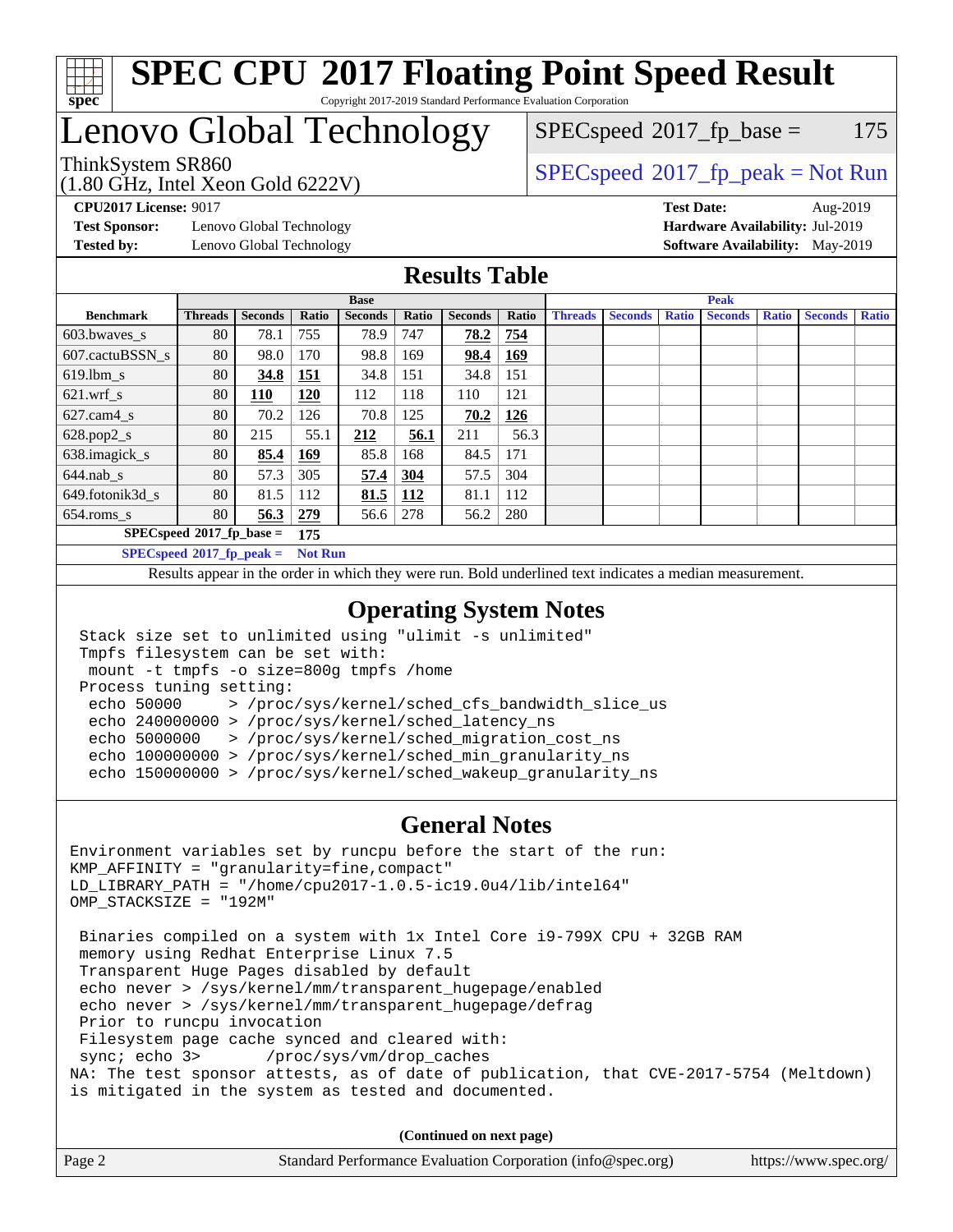

# **[SPEC CPU](http://www.spec.org/auto/cpu2017/Docs/result-fields.html#SPECCPU2017FloatingPointSpeedResult)[2017 Floating Point Speed Result](http://www.spec.org/auto/cpu2017/Docs/result-fields.html#SPECCPU2017FloatingPointSpeedResult)**

Copyright 2017-2019 Standard Performance Evaluation Corporation

Lenovo Global Technology

 $SPECspeed^{\circ}2017\_fp\_base = 175$  $SPECspeed^{\circ}2017\_fp\_base = 175$ 

(1.80 GHz, Intel Xeon Gold 6222V)

ThinkSystem SR860<br>(1.80 CHz, Intel Year Gald 6222V) [SPECspeed](http://www.spec.org/auto/cpu2017/Docs/result-fields.html#SPECspeed2017fppeak)<sup>®</sup>[2017\\_fp\\_peak = N](http://www.spec.org/auto/cpu2017/Docs/result-fields.html#SPECspeed2017fppeak)ot Run

**[Test Sponsor:](http://www.spec.org/auto/cpu2017/Docs/result-fields.html#TestSponsor)** Lenovo Global Technology **[Hardware Availability:](http://www.spec.org/auto/cpu2017/Docs/result-fields.html#HardwareAvailability)** Jul-2019 **[Tested by:](http://www.spec.org/auto/cpu2017/Docs/result-fields.html#Testedby)** Lenovo Global Technology **[Software Availability:](http://www.spec.org/auto/cpu2017/Docs/result-fields.html#SoftwareAvailability)** May-2019

**[CPU2017 License:](http://www.spec.org/auto/cpu2017/Docs/result-fields.html#CPU2017License)** 9017 **[Test Date:](http://www.spec.org/auto/cpu2017/Docs/result-fields.html#TestDate)** Aug-2019

### **[General Notes \(Continued\)](http://www.spec.org/auto/cpu2017/Docs/result-fields.html#GeneralNotes)**

Yes: The test sponsor attests, as of date of publication, that CVE-2017-5753 (Spectre variant 1) is mitigated in the system as tested and documented. Yes: The test sponsor attests, as of date of publication, that CVE-2017-5715 (Spectre variant 2) is mitigated in the system as tested and documented. Yes: The test sponsor attests, as of date of publication, that CVE-2018-3640 (Spectre variant 3a) is mitigated in the system as tested and documented. Yes: The test sponsor attests, as of date of publication, that CVE-2018-3639 (Spectre variant 4) is mitigated in the system as tested and documented.

### **[Platform Notes](http://www.spec.org/auto/cpu2017/Docs/result-fields.html#PlatformNotes)**

Page 3 Standard Performance Evaluation Corporation [\(info@spec.org\)](mailto:info@spec.org) <https://www.spec.org/> BIOS configuration: Choose Operating Mode set to Maximum Performance Choose Operating Mode set to Custom Mode Hyper-Threading set to Disable Adjacent Cache Prefetch set to Disable MONITOR/MWAIT set to Enable Sysinfo program /home/cpu2017-1.0.5-ic19.0u4/bin/sysinfo Rev: r5974 of 2018-05-19 9bcde8f2999c33d61f64985e45859ea9 running on linux-700n Mon Aug 12 02:42:51 2019 SUT (System Under Test) info as seen by some common utilities. For more information on this section, see <https://www.spec.org/cpu2017/Docs/config.html#sysinfo> From /proc/cpuinfo model name : Intel(R) Xeon(R) Gold 6222V CPU @ 1.80GHz 4 "physical id"s (chips) 80 "processors" cores, siblings (Caution: counting these is hw and system dependent. The following excerpts from /proc/cpuinfo might not be reliable. Use with caution.) cpu cores : 20 siblings : 20 physical 0: cores 0 1 2 3 4 8 9 10 11 12 16 17 18 19 20 24 25 26 27 28 physical 1: cores 0 1 2 3 4 8 9 10 11 12 16 17 18 19 20 24 25 26 27 28 physical 2: cores 0 1 2 3 4 8 9 10 11 12 16 17 18 19 20 24 25 26 27 28 physical 3: cores 0 1 2 3 4 8 9 10 11 12 16 17 18 19 20 24 25 26 27 28 From lscpu: Architecture: x86\_64 CPU op-mode(s): 32-bit, 64-bit Byte Order: Little Endian  $CPU(s):$  80 On-line CPU(s) list: 0-79 Thread(s) per core: 1 Core(s) per socket: 20 **(Continued on next page)**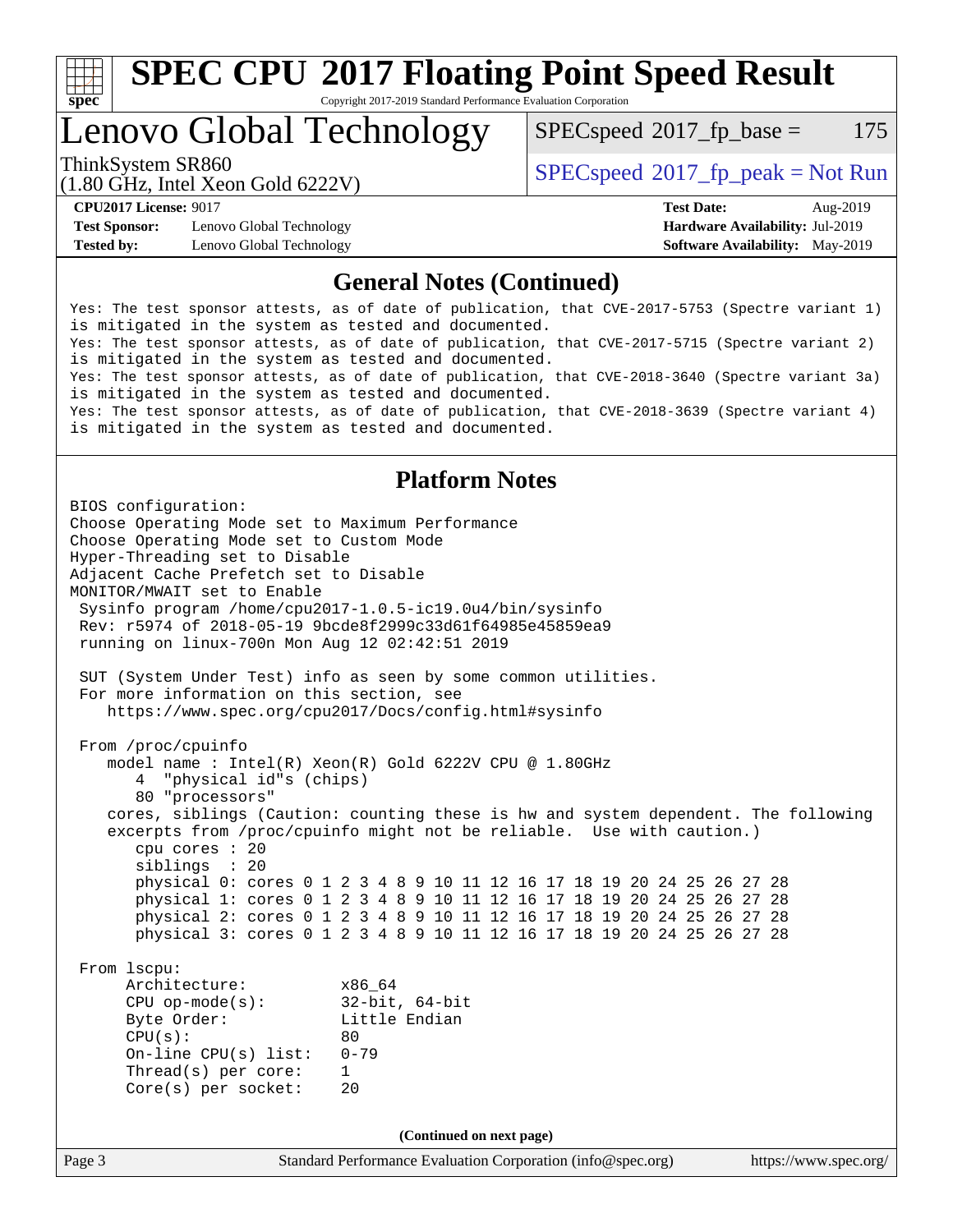

# **[SPEC CPU](http://www.spec.org/auto/cpu2017/Docs/result-fields.html#SPECCPU2017FloatingPointSpeedResult)[2017 Floating Point Speed Result](http://www.spec.org/auto/cpu2017/Docs/result-fields.html#SPECCPU2017FloatingPointSpeedResult)**

Copyright 2017-2019 Standard Performance Evaluation Corporation

## Lenovo Global Technology

 $SPEC speed@2017_fp\_base = 175$ 

ThinkSystem SR860<br>(1.80 GHz, Intel Year Gold 6222V) [SPECspeed](http://www.spec.org/auto/cpu2017/Docs/result-fields.html#SPECspeed2017fppeak)®[2017\\_fp\\_peak = N](http://www.spec.org/auto/cpu2017/Docs/result-fields.html#SPECspeed2017fppeak)ot Run

**[CPU2017 License:](http://www.spec.org/auto/cpu2017/Docs/result-fields.html#CPU2017License)** 9017 **[Test Date:](http://www.spec.org/auto/cpu2017/Docs/result-fields.html#TestDate)** Aug-2019

**[Test Sponsor:](http://www.spec.org/auto/cpu2017/Docs/result-fields.html#TestSponsor)** Lenovo Global Technology **[Hardware Availability:](http://www.spec.org/auto/cpu2017/Docs/result-fields.html#HardwareAvailability)** Jul-2019 **[Tested by:](http://www.spec.org/auto/cpu2017/Docs/result-fields.html#Testedby)** Lenovo Global Technology **[Software Availability:](http://www.spec.org/auto/cpu2017/Docs/result-fields.html#SoftwareAvailability)** May-2019

(1.80 GHz, Intel Xeon Gold 6222V)

### **[Platform Notes \(Continued\)](http://www.spec.org/auto/cpu2017/Docs/result-fields.html#PlatformNotes)**

| Socket(s):               | 4                                                                                    |
|--------------------------|--------------------------------------------------------------------------------------|
| NUMA $node(s)$ :         | 4                                                                                    |
| Vendor ID:               | GenuineIntel                                                                         |
| CPU family:              | 6                                                                                    |
| Model:                   | 85                                                                                   |
| Model name:              | $Intel(R) Xeon(R) Gold 6222V CPU @ 1.80GHz$                                          |
| Stepping:                | $7\overline{ }$                                                                      |
| CPU MHz:                 | 1800.000                                                                             |
| $CPU$ max $MHz$ :        | 3600.0000                                                                            |
| CPU min MHz:             | 800.0000                                                                             |
| BogoMIPS:                | 3600.00                                                                              |
| Virtualization:          | $VT - x$                                                                             |
| L1d cache:               | 32K                                                                                  |
| Lli cache:               | 32K                                                                                  |
| $L2$ cache:              | 1024K                                                                                |
| L3 cache:                | 28160K                                                                               |
| NUMA node0 CPU(s):       | $0 - 19$                                                                             |
| NUMA nodel CPU(s):       | $20 - 39$                                                                            |
| NUMA $node2$ $CPU(s)$ :  | $40 - 59$                                                                            |
| NUMA node3 CPU(s):       | $60 - 79$                                                                            |
| Flaqs:                   | fpu vme de pse tsc msr pae mce cx8 apic sep mtrr pqe mca cmov                        |
|                          | pat pse36 clflush dts acpi mmx fxsr sse sse2 ss ht tm pbe syscall nx pdpe1gb rdtscp  |
|                          | lm constant_tsc art arch_perfmon pebs bts rep_good nopl xtopology nonstop_tsc cpuid  |
|                          | aperfmperf pni pclmulgdg dtes64 monitor ds_cpl vmx smx est tm2 ssse3 sdbg fma cx16   |
|                          | xtpr pdcm pcid dca sse4_1 sse4_2 x2apic movbe popcnt tsc_deadline_timer aes xsave    |
|                          | avx f16c rdrand lahf_lm abm 3dnowprefetch cpuid_fault epb cat_13 cdp_13              |
|                          | invpcid_single intel_ppin ssbd mba ibrs ibpb stibp tpr_shadow vnmi flexpriority ept  |
|                          | vpid fsgsbase tsc_adjust bmil hle avx2 smep bmi2 erms invpcid rtm cqm mpx rdt_a      |
|                          | avx512f avx512dq rdseed adx smap clflushopt clwb intel_pt avx512cd avx512bw avx512vl |
|                          | xsaveopt xsavec xgetbvl xsaves cqm_llc cqm_occup_llc cqm_mbm_total cqm_mbm_local     |
|                          | dtherm ida arat pln pts pku ospke avx512_vnni flush_lld arch_capabilities            |
|                          |                                                                                      |
| /proc/cpuinfo cache data |                                                                                      |
| cache size $: 28160$ KB  |                                                                                      |
|                          |                                                                                      |
| physical chip.           | From numactl --hardware WARNING: a numactl 'node' might or might not correspond to a |
|                          |                                                                                      |

phys available: 4 nodes (0-3) node 0 cpus: 0 1 2 3 4 5 6 7 8 9 10 11 12 13 14 15 16 17 18 19 node 0 size: 386668 MB node 0 free: 386301 MB node 1 cpus: 20 21 22 23 24 25 26 27 28 29 30 31 32 33 34 35 36 37 38 39 node 1 size: 387028 MB node 1 free: 373840 MB node 2 cpus: 40 41 42 43 44 45 46 47 48 49 50 51 52 53 54 55 56 57 58 59 node 2 size: 387057 MB node 2 free: 386845 MB

**(Continued on next page)**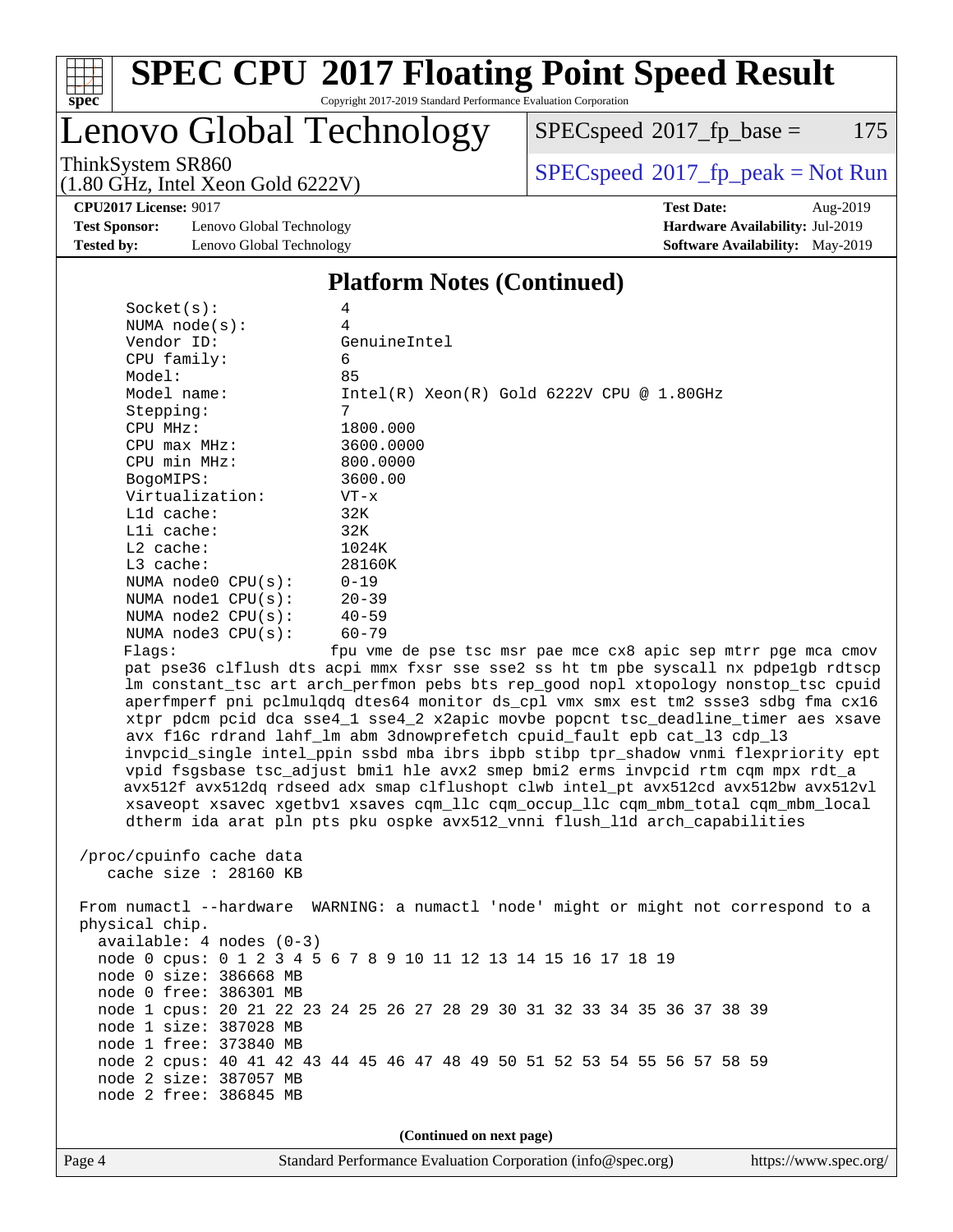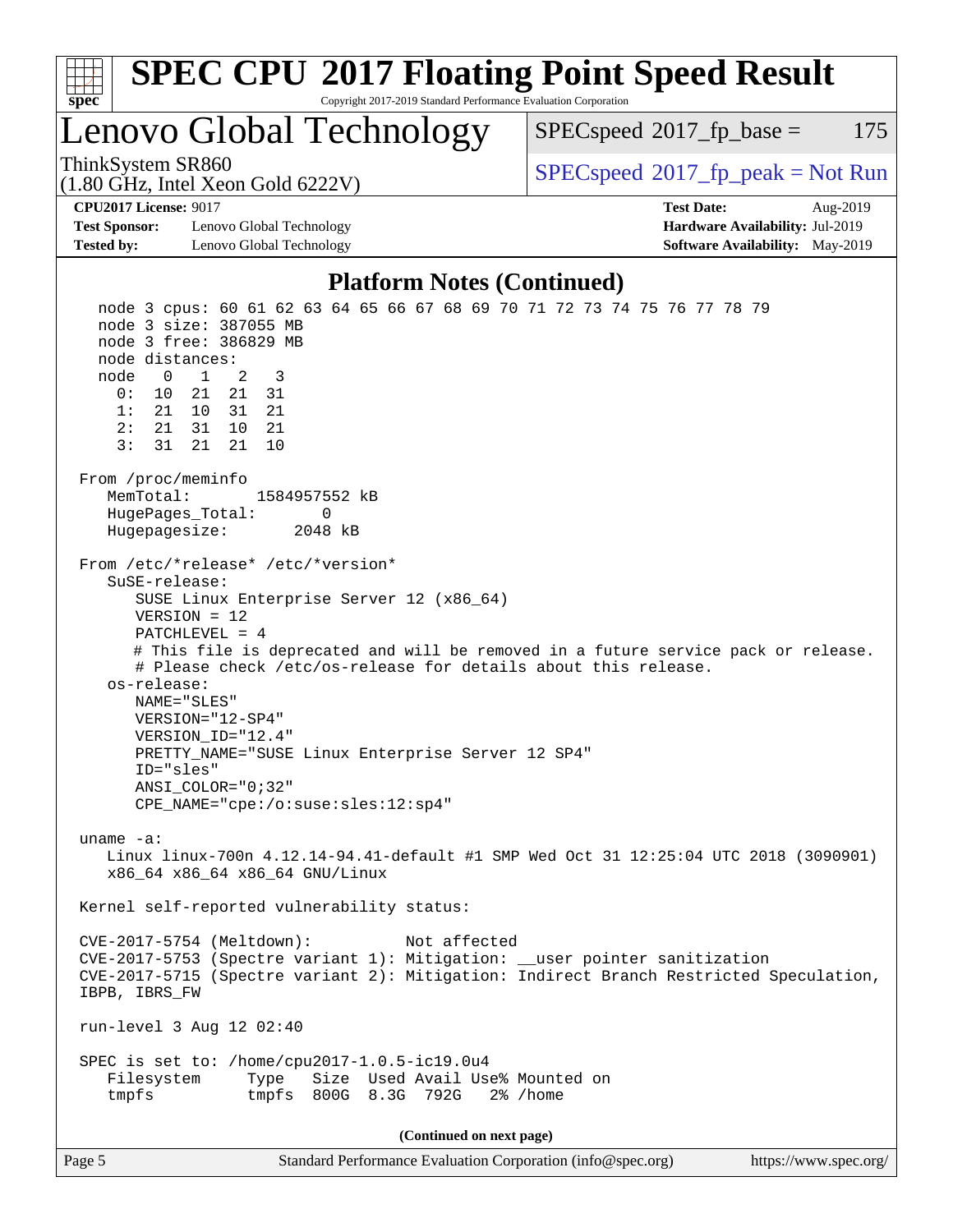| ч<br>e<br>ı.<br>c |  |  |  |  |  |
|-------------------|--|--|--|--|--|

### **[SPEC CPU](http://www.spec.org/auto/cpu2017/Docs/result-fields.html#SPECCPU2017FloatingPointSpeedResult)[2017 Floating Point Speed Result](http://www.spec.org/auto/cpu2017/Docs/result-fields.html#SPECCPU2017FloatingPointSpeedResult)** Copyright 2017-2019 Standard Performance Evaluation Corporation

## Lenovo Global Technology

 $SPECspeed^{\circledcirc}2017_fp\_base = 175$  $SPECspeed^{\circledcirc}2017_fp\_base = 175$ 

(1.80 GHz, Intel Xeon Gold 6222V)

ThinkSystem SR860<br>(1.80 GHz, Intel Year Gald 6222V) [SPECspeed](http://www.spec.org/auto/cpu2017/Docs/result-fields.html#SPECspeed2017fppeak)<sup>®</sup>[2017\\_fp\\_peak = N](http://www.spec.org/auto/cpu2017/Docs/result-fields.html#SPECspeed2017fppeak)ot Run

**[Test Sponsor:](http://www.spec.org/auto/cpu2017/Docs/result-fields.html#TestSponsor)** Lenovo Global Technology **[Hardware Availability:](http://www.spec.org/auto/cpu2017/Docs/result-fields.html#HardwareAvailability)** Jul-2019 **[Tested by:](http://www.spec.org/auto/cpu2017/Docs/result-fields.html#Testedby)** Lenovo Global Technology **[Software Availability:](http://www.spec.org/auto/cpu2017/Docs/result-fields.html#SoftwareAvailability)** May-2019

**[CPU2017 License:](http://www.spec.org/auto/cpu2017/Docs/result-fields.html#CPU2017License)** 9017 **[Test Date:](http://www.spec.org/auto/cpu2017/Docs/result-fields.html#TestDate)** Aug-2019

### **[Platform Notes \(Continued\)](http://www.spec.org/auto/cpu2017/Docs/result-fields.html#PlatformNotes)**

 Additional information from dmidecode follows. WARNING: Use caution when you interpret this section. The 'dmidecode' program reads system data which is "intended to allow hardware to be accurately determined", but the intent may not be met, as there are frequent changes to hardware, firmware, and the "DMTF SMBIOS" standard. BIOS Lenovo -[TEE141E-2.30]- 07/02/2019

Memory:

48x Samsung M393A4K40CB2-CVF 32 GB 2 rank 2933, configured at 2400

(End of data from sysinfo program)

### **[Compiler Version Notes](http://www.spec.org/auto/cpu2017/Docs/result-fields.html#CompilerVersionNotes)**

| Standard Performance Evaluation Corporation (info@spec.org)<br>Page 6                                                                           | https://www.spec.org/ |
|-------------------------------------------------------------------------------------------------------------------------------------------------|-----------------------|
| (Continued on next page)                                                                                                                        |                       |
| Fortran, $C = \begin{bmatrix} 621. wrf_s(base) & 627. cam4_s(base) & 628. pop2_s(base) \end{bmatrix}$                                           |                       |
|                                                                                                                                                 |                       |
| 64, Version 19.0.4.227 Build 20190416<br>Copyright (C) 1985-2019 Intel Corporation. All rights reserved.                                        |                       |
| $Intel(R)$ Fortran Intel(R) 64 Compiler for applications running on Intel(R)                                                                    |                       |
| Fortran   603.bwaves_s(base) 649.fotonik3d_s(base) 654.roms_s(base)                                                                             |                       |
| Copyright (C) 1985-2019 Intel Corporation. All rights reserved.                                                                                 |                       |
| 64, Version 19.0.4.227 Build 20190416                                                                                                           |                       |
| Copyright (C) 1985-2019 Intel Corporation. All rights reserved.<br>Intel(R) Fortran Intel(R) 64 Compiler for applications running on $Intel(R)$ |                       |
| Version 19.0.4.227 Build 20190416                                                                                                               |                       |
| Copyright (C) 1985-2019 Intel Corporation. All rights reserved.<br>Intel(R) C Intel(R) 64 Compiler for applications running on Intel(R) 64,     |                       |
| Intel(R) $C++$ Intel(R) 64 Compiler for applications running on Intel(R) 64,<br>Version 19.0.4.227 Build 20190416                               |                       |
| $C_{++}$ , C, Fortran   607.cactuBSSN_s(base)                                                                                                   |                       |
|                                                                                                                                                 |                       |
| _ _ _ _ _ _ _ _ _ _ _                                                                                                                           |                       |
| Version 19.0.4.227 Build 20190416<br>Copyright (C) 1985-2019 Intel Corporation. All rights reserved.                                            |                       |
| Intel(R) C Intel(R) 64 Compiler for applications running on Intel(R) 64,                                                                        |                       |
| 619.1bm_s(base) 638.imagick_s(base) 644.nab_s(base)<br>$\mathbf C$                                                                              |                       |
|                                                                                                                                                 |                       |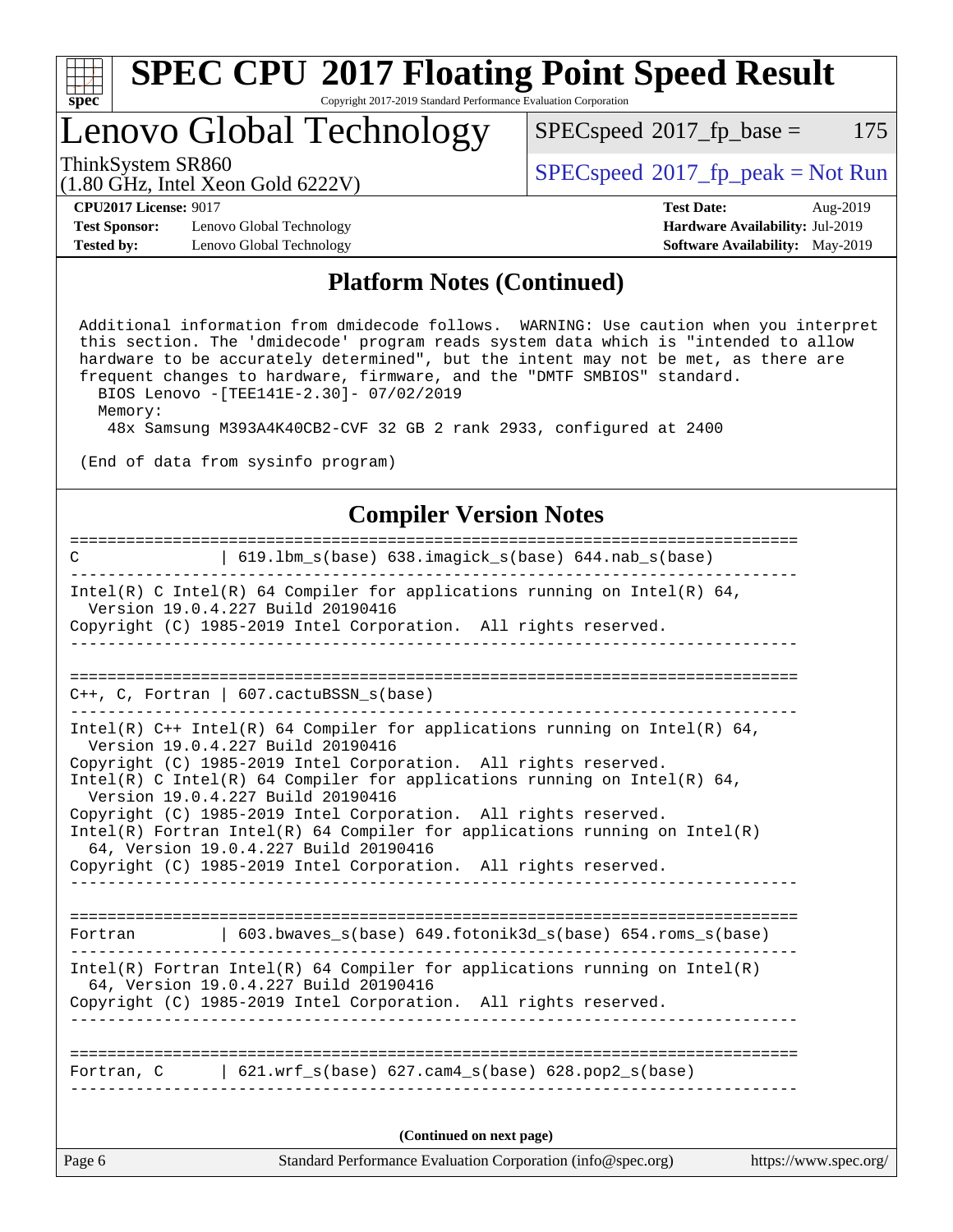

# **[SPEC CPU](http://www.spec.org/auto/cpu2017/Docs/result-fields.html#SPECCPU2017FloatingPointSpeedResult)[2017 Floating Point Speed Result](http://www.spec.org/auto/cpu2017/Docs/result-fields.html#SPECCPU2017FloatingPointSpeedResult)**

Copyright 2017-2019 Standard Performance Evaluation Corporation

Lenovo Global Technology

 $SPEC speed^{\circ}2017\_fp\_base = 175$ 

ThinkSystem SR860<br>(1.80 CHz, Intel Year Gald 6222V) [SPECspeed](http://www.spec.org/auto/cpu2017/Docs/result-fields.html#SPECspeed2017fppeak)<sup>®</sup>[2017\\_fp\\_peak = N](http://www.spec.org/auto/cpu2017/Docs/result-fields.html#SPECspeed2017fppeak)ot Run

(1.80 GHz, Intel Xeon Gold 6222V)

**[Test Sponsor:](http://www.spec.org/auto/cpu2017/Docs/result-fields.html#TestSponsor)** Lenovo Global Technology **[Hardware Availability:](http://www.spec.org/auto/cpu2017/Docs/result-fields.html#HardwareAvailability)** Jul-2019 **[Tested by:](http://www.spec.org/auto/cpu2017/Docs/result-fields.html#Testedby)** Lenovo Global Technology **[Software Availability:](http://www.spec.org/auto/cpu2017/Docs/result-fields.html#SoftwareAvailability)** May-2019

**[CPU2017 License:](http://www.spec.org/auto/cpu2017/Docs/result-fields.html#CPU2017License)** 9017 **[Test Date:](http://www.spec.org/auto/cpu2017/Docs/result-fields.html#TestDate)** Aug-2019

### **[Compiler Version Notes \(Continued\)](http://www.spec.org/auto/cpu2017/Docs/result-fields.html#CompilerVersionNotes)**

Intel(R) Fortran Intel(R)  $64$  Compiler for applications running on Intel(R) 64, Version 19.0.4.227 Build 20190416 Copyright (C) 1985-2019 Intel Corporation. All rights reserved. Intel(R) C Intel(R) 64 Compiler for applications running on Intel(R)  $64$ , Version 19.0.4.227 Build 20190416 Copyright (C) 1985-2019 Intel Corporation. All rights reserved. ------------------------------------------------------------------------------

## **[Base Compiler Invocation](http://www.spec.org/auto/cpu2017/Docs/result-fields.html#BaseCompilerInvocation)**

[C benchmarks](http://www.spec.org/auto/cpu2017/Docs/result-fields.html#Cbenchmarks): [icc -m64 -std=c11](http://www.spec.org/cpu2017/results/res2019q3/cpu2017-20190902-17463.flags.html#user_CCbase_intel_icc_64bit_c11_33ee0cdaae7deeeab2a9725423ba97205ce30f63b9926c2519791662299b76a0318f32ddfffdc46587804de3178b4f9328c46fa7c2b0cd779d7a61945c91cd35)

[Fortran benchmarks](http://www.spec.org/auto/cpu2017/Docs/result-fields.html#Fortranbenchmarks): [ifort -m64](http://www.spec.org/cpu2017/results/res2019q3/cpu2017-20190902-17463.flags.html#user_FCbase_intel_ifort_64bit_24f2bb282fbaeffd6157abe4f878425411749daecae9a33200eee2bee2fe76f3b89351d69a8130dd5949958ce389cf37ff59a95e7a40d588e8d3a57e0c3fd751)

[Benchmarks using both Fortran and C](http://www.spec.org/auto/cpu2017/Docs/result-fields.html#BenchmarksusingbothFortranandC): [ifort -m64](http://www.spec.org/cpu2017/results/res2019q3/cpu2017-20190902-17463.flags.html#user_CC_FCbase_intel_ifort_64bit_24f2bb282fbaeffd6157abe4f878425411749daecae9a33200eee2bee2fe76f3b89351d69a8130dd5949958ce389cf37ff59a95e7a40d588e8d3a57e0c3fd751) [icc -m64 -std=c11](http://www.spec.org/cpu2017/results/res2019q3/cpu2017-20190902-17463.flags.html#user_CC_FCbase_intel_icc_64bit_c11_33ee0cdaae7deeeab2a9725423ba97205ce30f63b9926c2519791662299b76a0318f32ddfffdc46587804de3178b4f9328c46fa7c2b0cd779d7a61945c91cd35)

[Benchmarks using Fortran, C, and C++:](http://www.spec.org/auto/cpu2017/Docs/result-fields.html#BenchmarksusingFortranCandCXX) [icpc -m64](http://www.spec.org/cpu2017/results/res2019q3/cpu2017-20190902-17463.flags.html#user_CC_CXX_FCbase_intel_icpc_64bit_4ecb2543ae3f1412ef961e0650ca070fec7b7afdcd6ed48761b84423119d1bf6bdf5cad15b44d48e7256388bc77273b966e5eb805aefd121eb22e9299b2ec9d9) [icc -m64 -std=c11](http://www.spec.org/cpu2017/results/res2019q3/cpu2017-20190902-17463.flags.html#user_CC_CXX_FCbase_intel_icc_64bit_c11_33ee0cdaae7deeeab2a9725423ba97205ce30f63b9926c2519791662299b76a0318f32ddfffdc46587804de3178b4f9328c46fa7c2b0cd779d7a61945c91cd35) [ifort -m64](http://www.spec.org/cpu2017/results/res2019q3/cpu2017-20190902-17463.flags.html#user_CC_CXX_FCbase_intel_ifort_64bit_24f2bb282fbaeffd6157abe4f878425411749daecae9a33200eee2bee2fe76f3b89351d69a8130dd5949958ce389cf37ff59a95e7a40d588e8d3a57e0c3fd751)

## **[Base Portability Flags](http://www.spec.org/auto/cpu2017/Docs/result-fields.html#BasePortabilityFlags)**

 603.bwaves\_s: [-DSPEC\\_LP64](http://www.spec.org/cpu2017/results/res2019q3/cpu2017-20190902-17463.flags.html#suite_basePORTABILITY603_bwaves_s_DSPEC_LP64) 607.cactuBSSN\_s: [-DSPEC\\_LP64](http://www.spec.org/cpu2017/results/res2019q3/cpu2017-20190902-17463.flags.html#suite_basePORTABILITY607_cactuBSSN_s_DSPEC_LP64) 619.lbm\_s: [-DSPEC\\_LP64](http://www.spec.org/cpu2017/results/res2019q3/cpu2017-20190902-17463.flags.html#suite_basePORTABILITY619_lbm_s_DSPEC_LP64) 621.wrf\_s: [-DSPEC\\_LP64](http://www.spec.org/cpu2017/results/res2019q3/cpu2017-20190902-17463.flags.html#suite_basePORTABILITY621_wrf_s_DSPEC_LP64) [-DSPEC\\_CASE\\_FLAG](http://www.spec.org/cpu2017/results/res2019q3/cpu2017-20190902-17463.flags.html#b621.wrf_s_baseCPORTABILITY_DSPEC_CASE_FLAG) [-convert big\\_endian](http://www.spec.org/cpu2017/results/res2019q3/cpu2017-20190902-17463.flags.html#user_baseFPORTABILITY621_wrf_s_convert_big_endian_c3194028bc08c63ac5d04de18c48ce6d347e4e562e8892b8bdbdc0214820426deb8554edfa529a3fb25a586e65a3d812c835984020483e7e73212c4d31a38223) 627.cam4\_s: [-DSPEC\\_LP64](http://www.spec.org/cpu2017/results/res2019q3/cpu2017-20190902-17463.flags.html#suite_basePORTABILITY627_cam4_s_DSPEC_LP64) [-DSPEC\\_CASE\\_FLAG](http://www.spec.org/cpu2017/results/res2019q3/cpu2017-20190902-17463.flags.html#b627.cam4_s_baseCPORTABILITY_DSPEC_CASE_FLAG) 628.pop2\_s: [-DSPEC\\_LP64](http://www.spec.org/cpu2017/results/res2019q3/cpu2017-20190902-17463.flags.html#suite_basePORTABILITY628_pop2_s_DSPEC_LP64) [-DSPEC\\_CASE\\_FLAG](http://www.spec.org/cpu2017/results/res2019q3/cpu2017-20190902-17463.flags.html#b628.pop2_s_baseCPORTABILITY_DSPEC_CASE_FLAG) [-convert big\\_endian](http://www.spec.org/cpu2017/results/res2019q3/cpu2017-20190902-17463.flags.html#user_baseFPORTABILITY628_pop2_s_convert_big_endian_c3194028bc08c63ac5d04de18c48ce6d347e4e562e8892b8bdbdc0214820426deb8554edfa529a3fb25a586e65a3d812c835984020483e7e73212c4d31a38223) [-assume byterecl](http://www.spec.org/cpu2017/results/res2019q3/cpu2017-20190902-17463.flags.html#user_baseFPORTABILITY628_pop2_s_assume_byterecl_7e47d18b9513cf18525430bbf0f2177aa9bf368bc7a059c09b2c06a34b53bd3447c950d3f8d6c70e3faf3a05c8557d66a5798b567902e8849adc142926523472) 638.imagick\_s: [-DSPEC\\_LP64](http://www.spec.org/cpu2017/results/res2019q3/cpu2017-20190902-17463.flags.html#suite_basePORTABILITY638_imagick_s_DSPEC_LP64) 644.nab\_s: [-DSPEC\\_LP64](http://www.spec.org/cpu2017/results/res2019q3/cpu2017-20190902-17463.flags.html#suite_basePORTABILITY644_nab_s_DSPEC_LP64) 649.fotonik3d\_s: [-DSPEC\\_LP64](http://www.spec.org/cpu2017/results/res2019q3/cpu2017-20190902-17463.flags.html#suite_basePORTABILITY649_fotonik3d_s_DSPEC_LP64) 654.roms\_s: [-DSPEC\\_LP64](http://www.spec.org/cpu2017/results/res2019q3/cpu2017-20190902-17463.flags.html#suite_basePORTABILITY654_roms_s_DSPEC_LP64)

## **[Base Optimization Flags](http://www.spec.org/auto/cpu2017/Docs/result-fields.html#BaseOptimizationFlags)**

[C benchmarks](http://www.spec.org/auto/cpu2017/Docs/result-fields.html#Cbenchmarks):

[-xCORE-AVX512](http://www.spec.org/cpu2017/results/res2019q3/cpu2017-20190902-17463.flags.html#user_CCbase_f-xCORE-AVX512) [-ipo](http://www.spec.org/cpu2017/results/res2019q3/cpu2017-20190902-17463.flags.html#user_CCbase_f-ipo) [-O3](http://www.spec.org/cpu2017/results/res2019q3/cpu2017-20190902-17463.flags.html#user_CCbase_f-O3) [-no-prec-div](http://www.spec.org/cpu2017/results/res2019q3/cpu2017-20190902-17463.flags.html#user_CCbase_f-no-prec-div) [-qopt-prefetch](http://www.spec.org/cpu2017/results/res2019q3/cpu2017-20190902-17463.flags.html#user_CCbase_f-qopt-prefetch) [-ffinite-math-only](http://www.spec.org/cpu2017/results/res2019q3/cpu2017-20190902-17463.flags.html#user_CCbase_f_finite_math_only_cb91587bd2077682c4b38af759c288ed7c732db004271a9512da14a4f8007909a5f1427ecbf1a0fb78ff2a814402c6114ac565ca162485bbcae155b5e4258871) [-qopt-mem-layout-trans=4](http://www.spec.org/cpu2017/results/res2019q3/cpu2017-20190902-17463.flags.html#user_CCbase_f-qopt-mem-layout-trans_fa39e755916c150a61361b7846f310bcdf6f04e385ef281cadf3647acec3f0ae266d1a1d22d972a7087a248fd4e6ca390a3634700869573d231a252c784941a8) [-qopenmp](http://www.spec.org/cpu2017/results/res2019q3/cpu2017-20190902-17463.flags.html#user_CCbase_qopenmp_16be0c44f24f464004c6784a7acb94aca937f053568ce72f94b139a11c7c168634a55f6653758ddd83bcf7b8463e8028bb0b48b77bcddc6b78d5d95bb1df2967) [-DSPEC\\_OPENMP](http://www.spec.org/cpu2017/results/res2019q3/cpu2017-20190902-17463.flags.html#suite_CCbase_DSPEC_OPENMP)

**(Continued on next page)**

Page 7 Standard Performance Evaluation Corporation [\(info@spec.org\)](mailto:info@spec.org) <https://www.spec.org/>